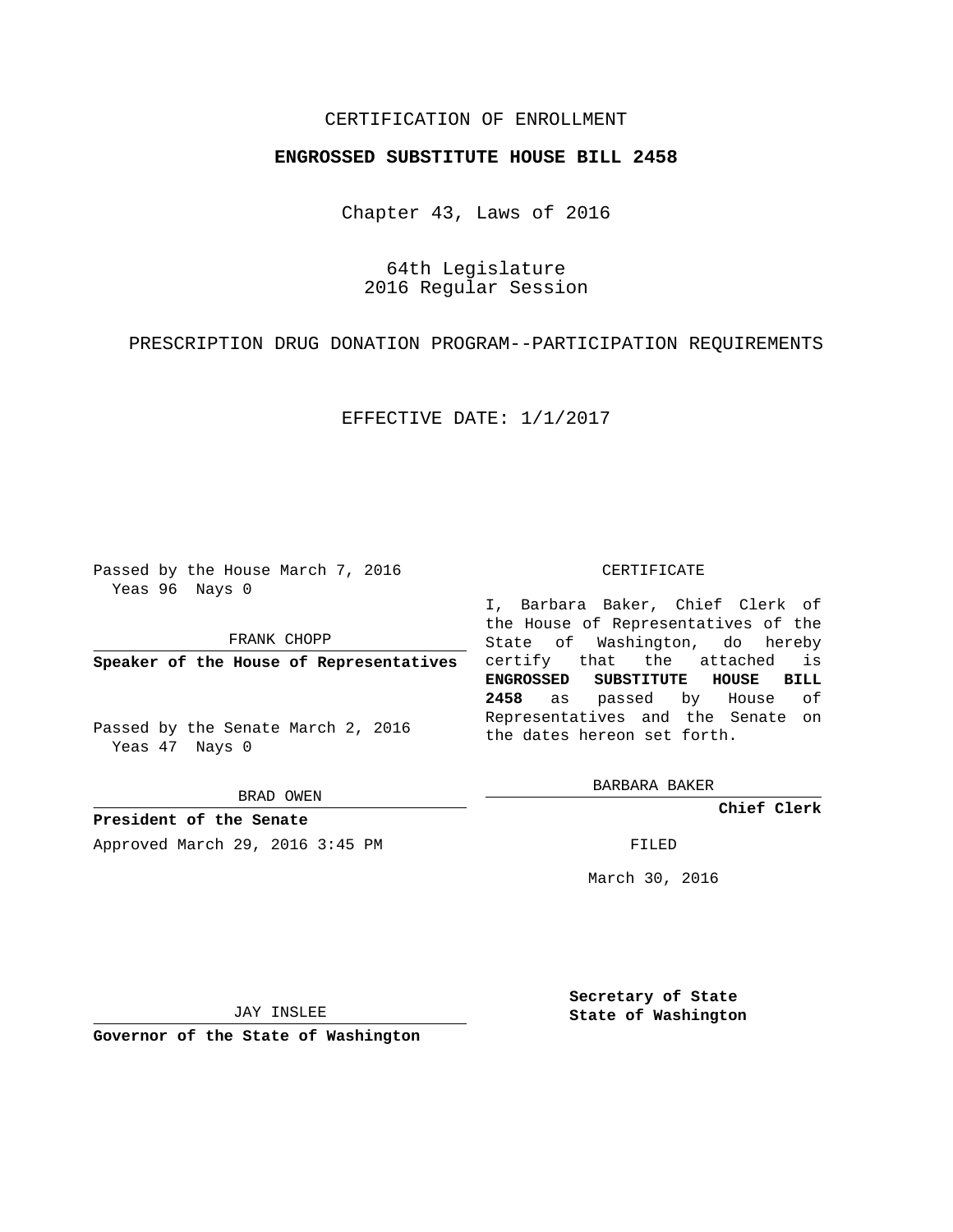### **ENGROSSED SUBSTITUTE HOUSE BILL 2458**

AS AMENDED BY THE SENATE

Passed Legislature - 2016 Regular Session

# **State of Washington 64th Legislature 2016 Regular Session**

**By** House Health Care & Wellness (originally sponsored by Representatives Parker, Cody, Riccelli, Holy, and Tharinger)

READ FIRST TIME 02/02/16.

 AN ACT Relating to participation in the prescription drug donation program; amending RCW 69.70.010, 69.70.020, 69.70.040, 69.70.050, 69.70.060, and 69.70.070; creating a new section; and 4 providing an effective date.

5 BE IT ENACTED BY THE LEGISLATURE OF THE STATE OF WASHINGTON:

6 **Sec. 1.** RCW 69.70.010 and 2013 c 260 s 1 are each amended to 7 read as follows:

8 The definitions in this section apply throughout this chapter 9 unless the context clearly requires otherwise.

10 (1) "Department" means the department of health.

11 (2) "Drug manufacturer" means a facility licensed by the ((board 12  $\leftrightarrow$  (b) pharmacy quality assurance commission under chapter 18.64 RCW 13 that engages in the manufacture of drugs or devices.

14 (3) "Drug wholesaler" means a facility licensed by the ((board  $\leftrightarrow$  (b) pharmacy quality assurance commission under chapter 18.64 RCW that buys drugs or devices for resale and distribution to corporations, individuals, or entities other than consumers.

18 (4) "Medical facility" means a hospital, pharmacy, nursing home, 19 boarding home, adult family home, or medical clinic where the 20 prescription drugs are under the control of a practitioner.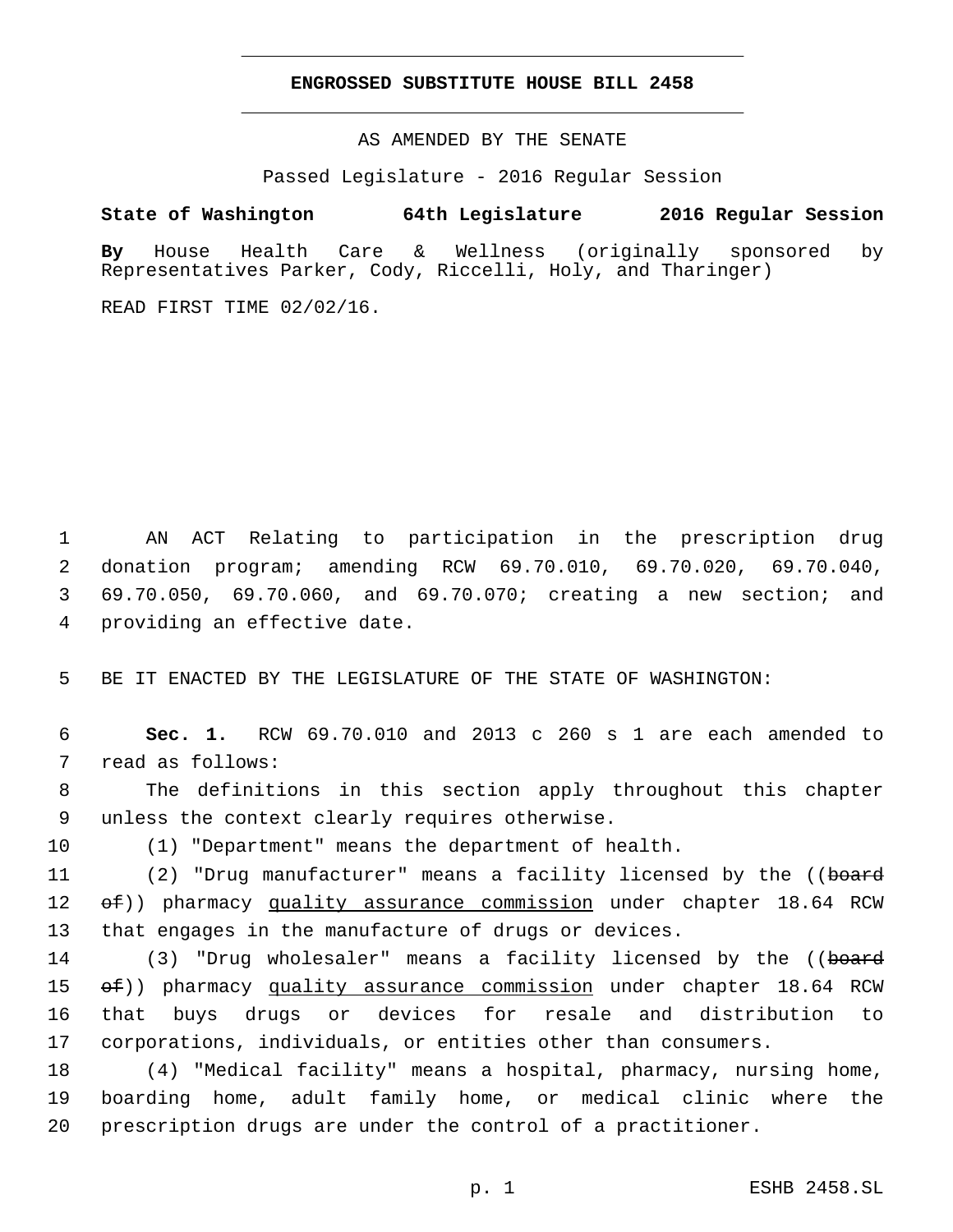(5) "Person" means an individual, corporation, business trust, estate, trust, partnership, association, joint venture, government, governmental subdivision or agency, or any other legal or commercial 4 entity.

5 (6) "Pharmacist" means a person licensed by the ((board of)) pharmacy quality assurance commission under chapter 18.64 RCW to 7 practice pharmacy.

8 (7) "Pharmacy" means a facility licensed by the ((board of)) pharmacy quality assurance commission under chapter 18.64 RCW in 10 which the practice of pharmacy is conducted.

(8) "Practitioner" has the same meaning as in RCW 69.41.010.

 (9) "Prescribing practitioner" means a person authorized to issue orders or prescriptions for legend drugs as listed in RCW 69.41.030.

 (10) "Prescription drugs" has the same meaning as "legend drugs" as defined in RCW 69.41.010. The term includes cancer drugs and antirejection drugs. The term does not include controlled substances.

 (11) "Supplies" means the supplies necessary to administer prescription drugs that are donated under the prescription drug 19 redistribution program.

 (12) "Time temperature indicator" means a device or smart label that shows the accumulated time-temperature history of a product by providing a nonreversible, accurate record of temperature exposure 23 through the entire supply chain.

(13) "Uninsured" means a person who:

(a) Does not have private or public health insurance; or

 (b) Has health insurance, but the health insurance does not 27 provide coverage for a particular drug that has been prescribed to the person.

 **Sec. 2.** RCW 69.70.020 and 2013 c 260 s 2 are each amended to read as follows:30

 (1) Any practitioner, pharmacist, medical facility, drug manufacturer, or drug wholesaler may donate prescription drugs and supplies to a pharmacy for redistribution without compensation or the expectation of compensation to individuals who meet the prioritization criteria established in RCW 69.70.040. Donations of prescription drugs and supplies may be made on the premises of a pharmacy that elects to participate in the provisions of this chapter. A pharmacy that receives prescription drugs or supplies may distribute the prescription drugs or supplies to another pharmacy,

p. 2 ESHB 2458.SL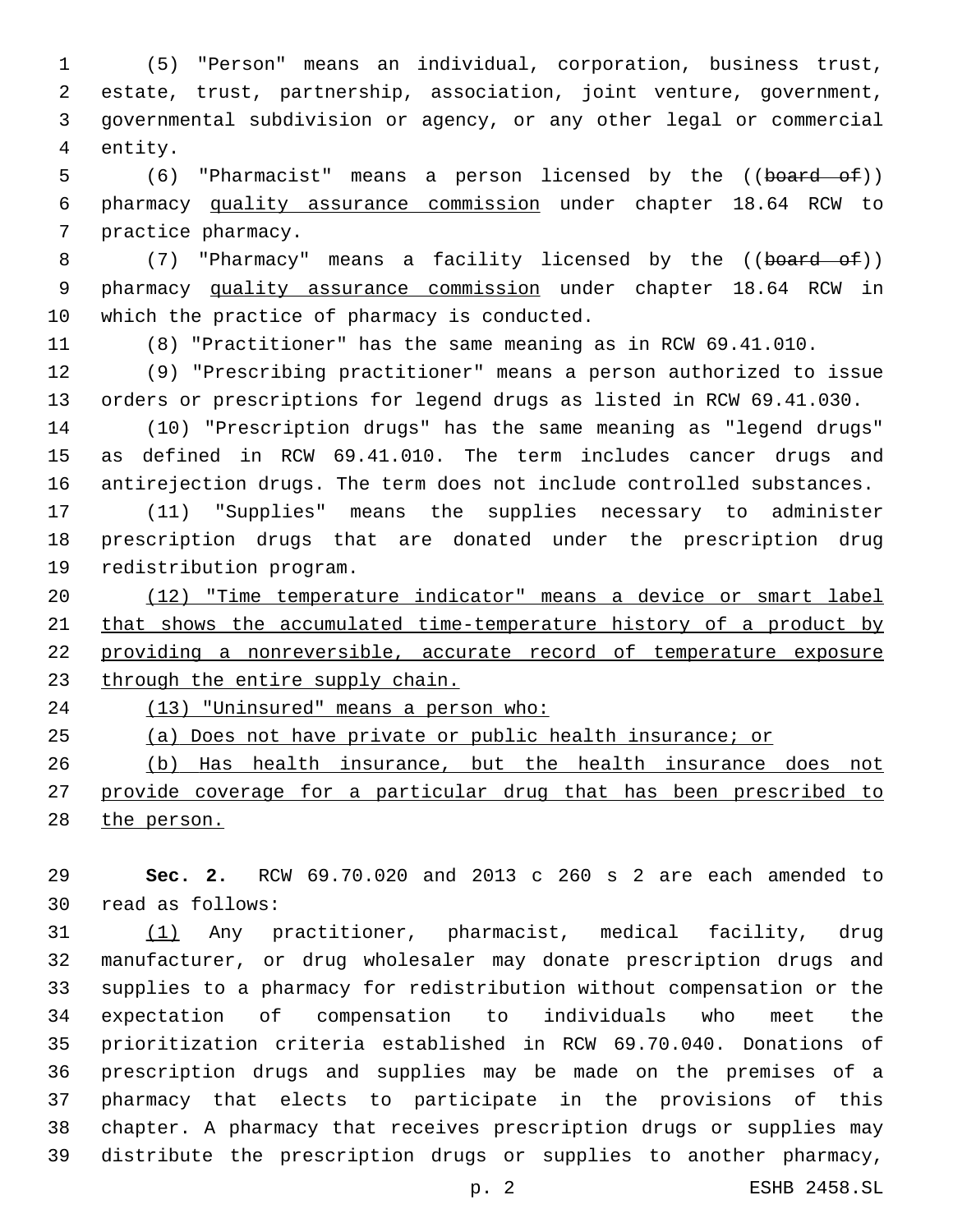pharmacist, or prescribing practitioner for use pursuant to the 2 program.

 (2) The person to whom a prescription drug was prescribed, or the person's representative, may donate prescription drugs under subsection (1) of this section if, as determined by the professional judgment of a pharmacist, the prescription drugs were stored under required temperature conditions using the prescription drugs' time temperature indicator information and the person, or the person's representative, has completed and signed a donor form, adopted by the department, to release the prescription drug for distribution under 11 this chapter and certifying that the donated prescription drug has never been opened, used, adulterated, or misbranded.

 **Sec. 3.** RCW 69.70.040 and 2013 c 260 s 4 are each amended to 14 read as follows:

 Pharmacies, pharmacists, and prescribing practitioners that elect to dispense donated prescription drugs and supplies under this 17 chapter shall give priority to individuals who are uninsured ((and at 18 or below two hundred percent of the federal poverty level)). If an 19 uninsured ((and low-income)) individual has not been identified as in need of available prescription drugs and supplies, those prescription drugs and supplies may be dispensed to other individuals expressing 22 need.

 **Sec. 4.** RCW 69.70.050 and 2013 c 260 s 5 are each amended to read as follows:24

 (1) Prescription drugs or supplies may be accepted and dispensed under this chapter if all of the following conditions are met:

27 (a) The prescription drug is in:

(i) Its original sealed and tamper evident packaging; or

 (ii) An opened package if it contains single unit doses that 30 remain intact;

 (b) The prescription drug bears an expiration date that is more 32 than six months after the date the prescription drug was donated;

 (c) The prescription drug or supplies are inspected before the prescription drug or supplies are dispensed by a pharmacist employed by or under contract with the pharmacy, and the pharmacist determines that the prescription drug or supplies are not adulterated or 37 misbranded;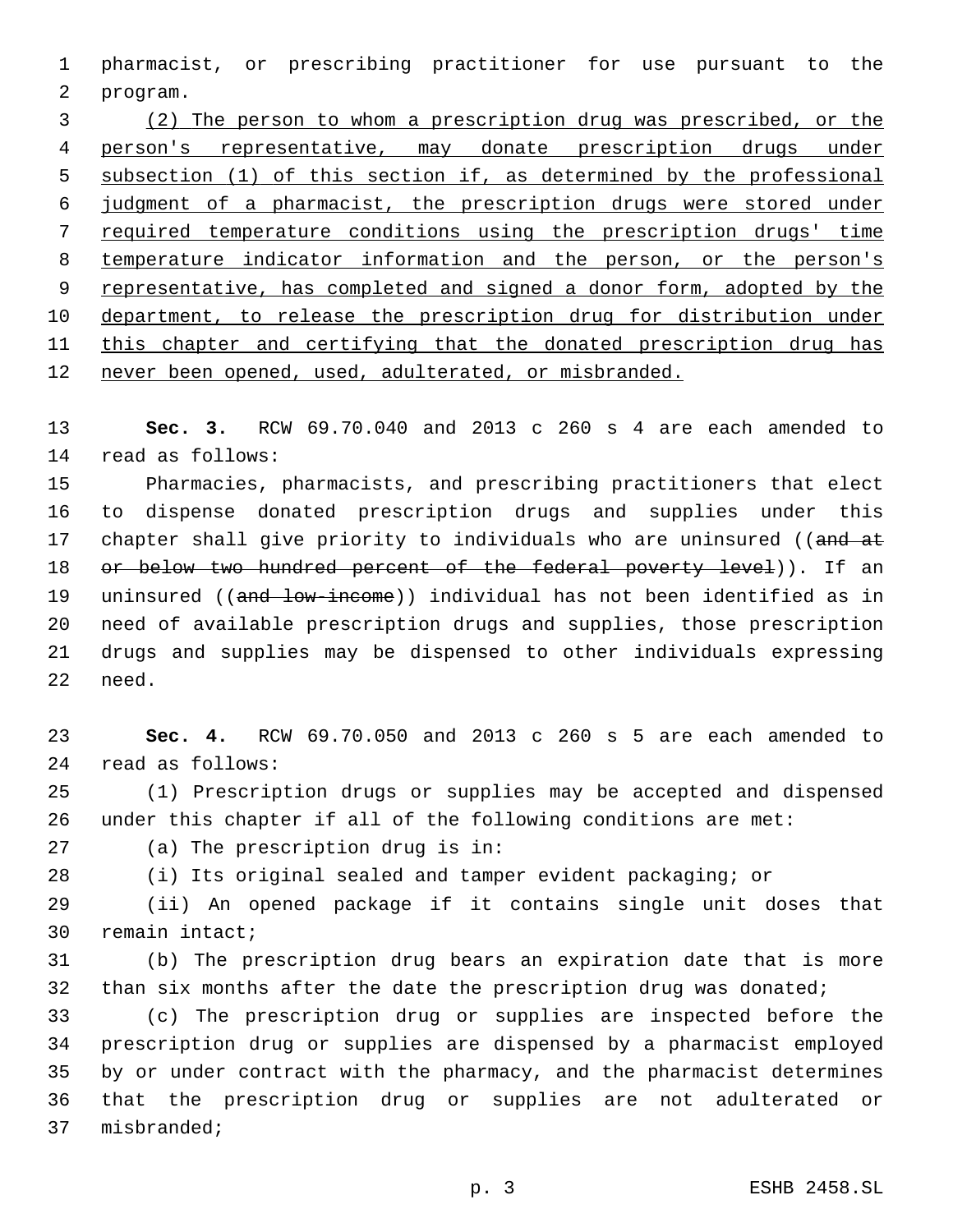(d) The prescription drug or supplies are prescribed by a practitioner for use by an eligible individual and are dispensed by a 3 pharmacist; and

 (e) Any other safety precautions established by the department 5 have been satisfied.

 (2)(a) If a person who donates prescription drugs or supplies to a pharmacy under this chapter receives a notice that the donated prescription drugs or supplies have been recalled, the person shall 9 notify the pharmacy of the recall.

 (b) If a pharmacy that receives and distributes donated prescription drugs to another pharmacy, pharmacist, or prescribing practitioner under this chapter receives notice that the donated prescription drugs or supplies have been recalled, the pharmacy shall notify the other pharmacy, pharmacist, or prescribing practitioner of 15 the recall.

 (c) If a person collecting or distributing donated prescription drugs or supplies under this chapter receives a recall notice from the drug manufacturer or the federal food and drug administration for donated prescription drugs or supplies, the person shall immediately remove all recalled medications from stock and comply with the 21 instructions in the recall notice.

 (3) Prescription drugs and supplies donated under this chapter 23 may not be resold.

 (4) Prescription drugs and supplies dispensed under this chapter shall not be eligible for reimbursement of the prescription drug or any related dispensing fees by any public or private health care 27 payer.

 (5) A prescription drug that can only be dispensed to a patient registered with the manufacturer of that drug, in accordance with the requirements established by the federal food and drug administration, 31 may not be ((accepted or)) distributed under the program, unless the patient receiving the prescription drug is registered with the manufacturer at the time the drug is dispensed and the amount dispensed does not exceed the duration of the registration period.

 **Sec. 5.** RCW 69.70.060 and 2013 c 260 s 6 are each amended to 36 read as follows:

37 (((1) The department must adopt rules establishing forms and procedures to: Reasonably verify eligibility and prioritize patients seeking to receive donated prescription drugs and supplies; and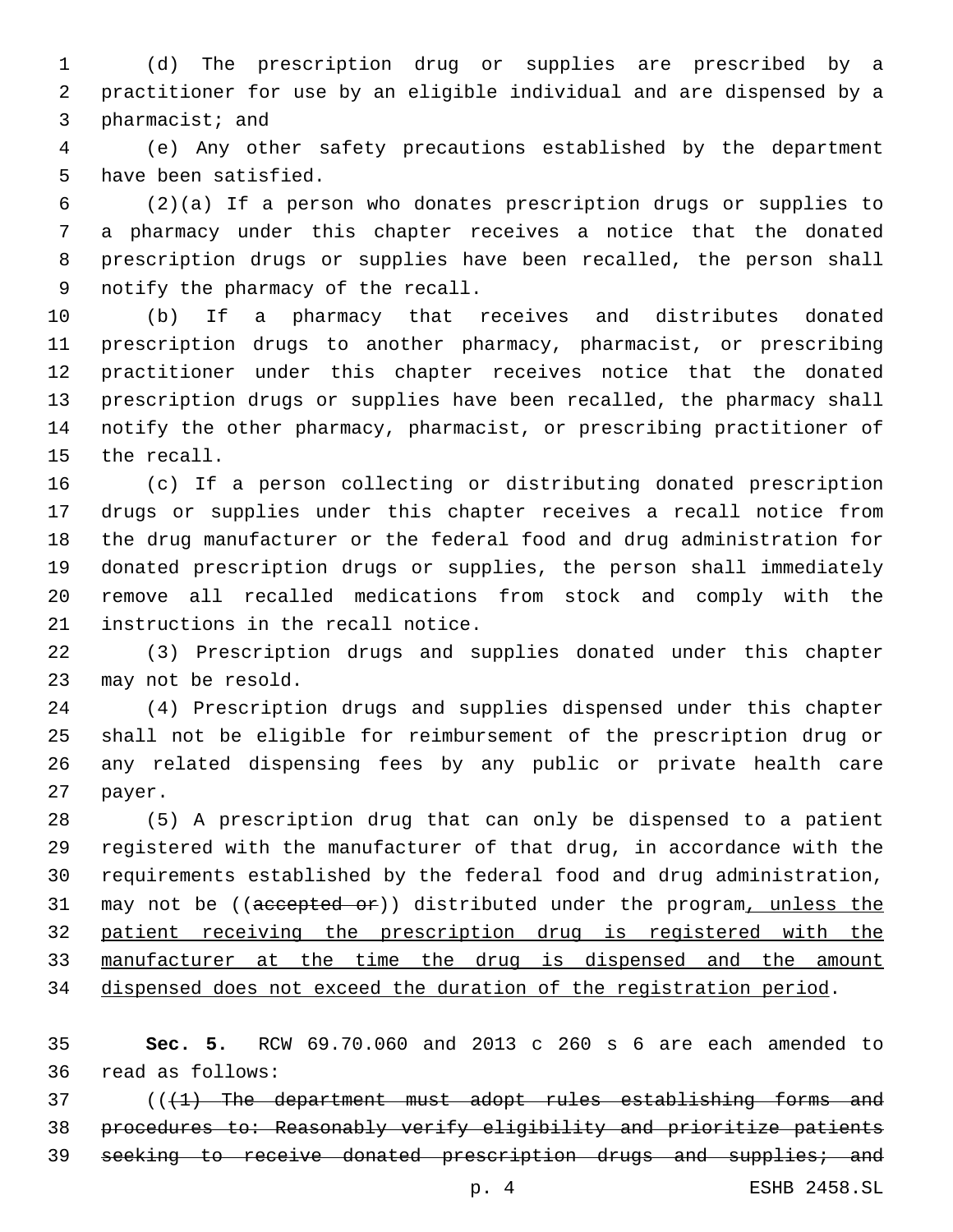inform a person receiving prescription drugs donated under this program that the prescription drugs have been donated for the purposes of redistribution. A patient's eligibility may be determined 4 by a form signed by the patient certifying that the patient is uninsured and at or below two hundred percent of the federal poverty  $level.$ 

 (2) The department may establish any other rules necessary to implement this chapter.)) The department shall develop a form for persons to use when releasing prescription drugs for distribution and certifying the condition of the drugs, as provided in RCW 69.70.020(2).

 **Sec. 6.** RCW 69.70.070 and 2013 c 260 s 7 are each amended to 13 read as follows:

 (1) A drug manufacturer acting in good faith may not, in the absence of a finding of gross negligence, be subject to criminal prosecution or liability in tort or other civil action, for injury, death, or loss to person or property for matters relating to the 18 donation, acceptance, or dispensing of  $((a))$  any drug manufactured by the drug manufacturer that is donated by any person under the program 20 including, but not limited to( $(\tau)$ ):

 (a) Liability for failure to transfer or communicate product or consumer information or the expiration date of the donated 23 prescription drug; and

 (b) Liability related to prescription drugs that can only be dispensed to a patient registered with the manufacturer of that drug, in accordance with the requirements established by the federal food 27 and drug administration.

 (2) Any person or entity, other than a drug manufacturer subject to subsection (1) of this section, acting in good faith in donating, accepting, or distributing prescription drugs under this chapter is immune from criminal prosecution, professional discipline, or civil liability of any kind for any injury, death, or loss to any person or property relating to such activities other than acts or omissions constituting gross negligence or willful or wanton misconduct.

 (3) The immunity provided under subsection (1) of this section does not absolve a drug manufacturer of a criminal or civil liability that would have existed but for the donation, nor does such donation increase the liability of the drug manufacturer in such an action.